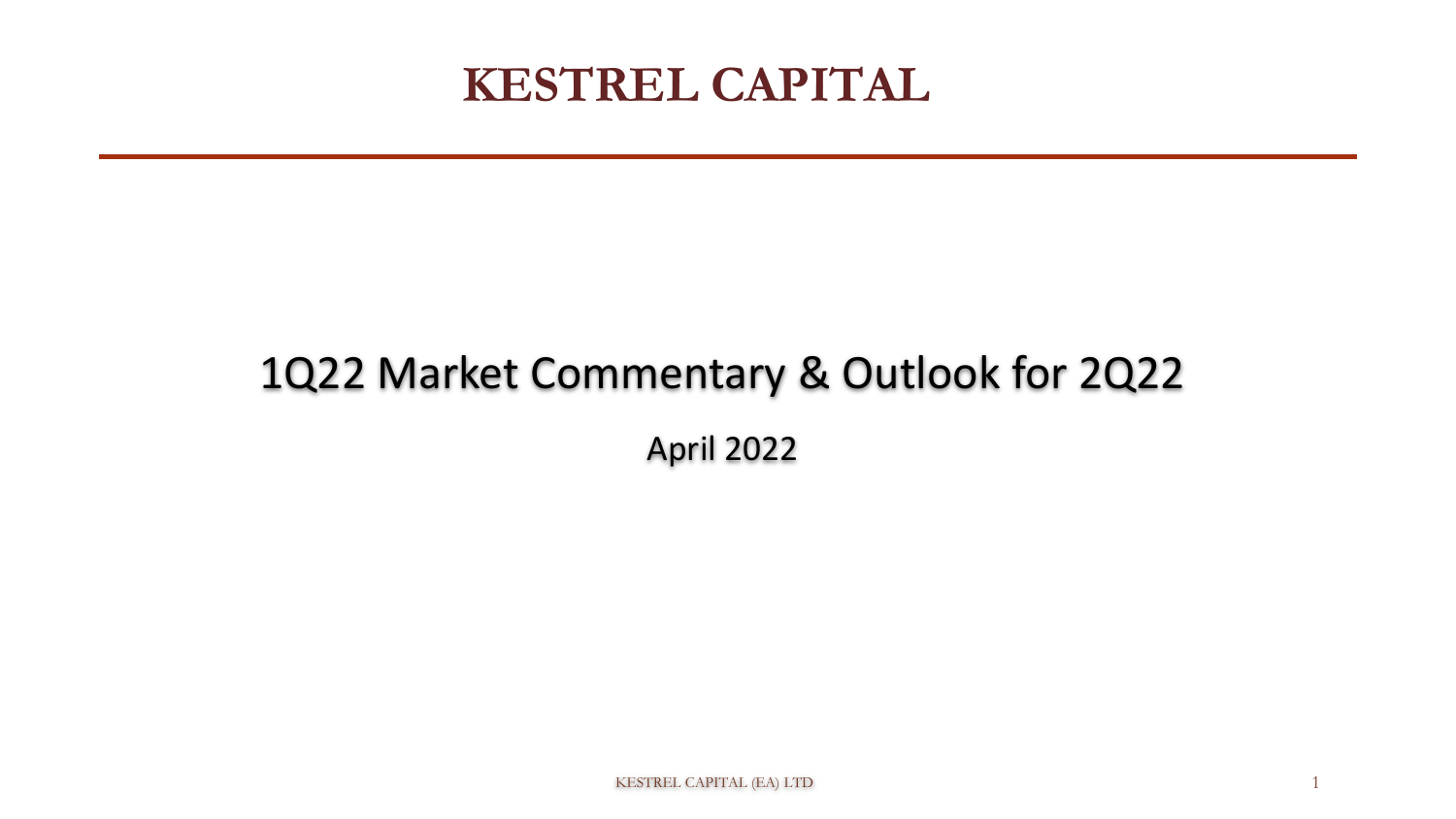## **Key highlights:**

### **Macro:**

No major shocks expected, but inflation is a key headwind. Twin deficits remain a concern.

On average, beers, wines and cigarettes will see a 10.0% hike in excise duty. And Spirits by 20%. Notably, nicotine pouches will see a 108.3% increment if the Finance Bill 2022 is approved.

## **Elections:**

Tight elections expected. Running mate deadline has been extended to May 16. The choice of the running mate by each of the competing parties may alter the current political dynamics.

## **Equities:**

- **a. Top sector picks**: Banking, Brewing and Cement.
- **b. Banks** PB re-rating on strong ROE recovery driven by NIM expansion and lower cost of risk. Resumption of dividends a key plus for investors' returns.
- **c. Brewing** EABL to benefit from volume growth, price increments across its markets & products and margin enhancement from sale of premium brands. Escalation in input costs to weigh on margins.
- **d. Tobacco** BAT top line boost from LYFT (nicotine pouches) sales, improved pricing & growth in export volumes. Rising costs to negatively impact margins.
- **e. Cement** Bamburi to benefit from better product mix, sustained cement demand-retail & infrastructure and margin enhancement upon completion of new clinker plant. A rise in input costs to weigh on margins.

**Safaricom** – Neutral, +0.7% above FV. Kenya operations remain strong however, delayed launch of telecom services in Ethiopia to result in negative investor sentiment.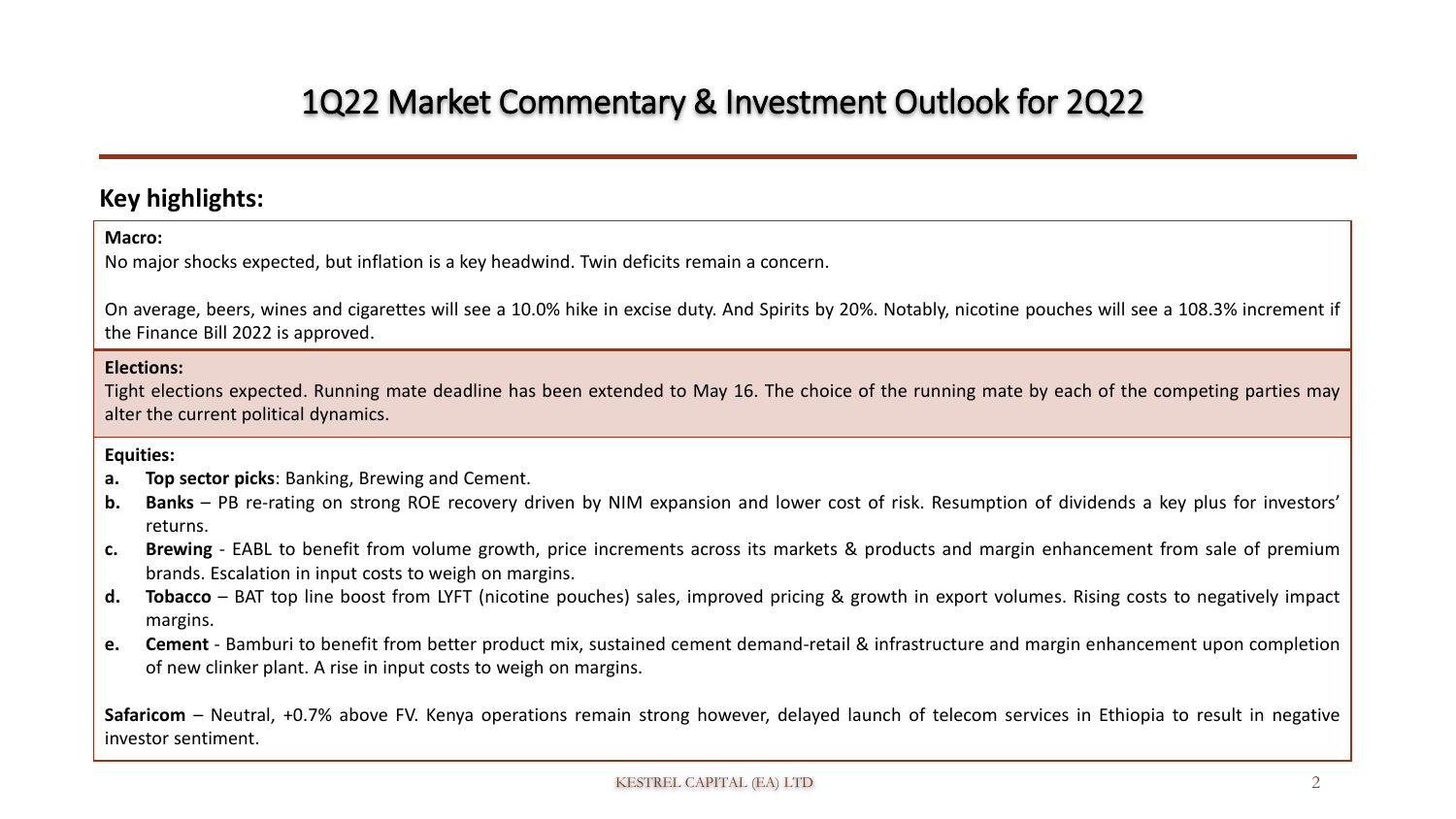## Marco Economic Environment & Outlook for 2Q22

### **INFLATION**

- In 1Q22, headline inflation averaged 5.3%, peaking at 5.6% as at March, mainly on account of higher food prices. During the period, consumers were cushioned from rising global oil prices through the Government fuel subsidy program. As a result, Fuel inflation averaged 6.8% in 1Q22, versus 10.2% in 4Q21. Core inflation averaged 2.1% - stable on a q/q basis, reflecting muted consumer demand.
- We expect 2Q22 headline inflation to be within 6.0% 7.0% range, largely driven by higher fuel prices given the upward adjustment on retail pump prices in April. In addition, the below than average rainfall experienced in March 2022 and wheat supply shocks (Russia -Ukraine war) will result in an uptick in Food inflation.

### **EXCHANGE RATE**

- In 1Q22, against the USD the KES depreciated by 1.9% driven by higher oil imports, industrial supplies and the general strengthening of the USD (+2.7% q/q against major currencies). Against our SSA peer universe, the KES was the 3<sup>rd</sup> best performing currency. For 2Q22, we expect the KES to gradually decline, fluctuating within the range of KES 115-116.
- In our view, FX reserves (5.04 months of import cover April 2022) remain adequate to cover any potential short-term balance of payments shocks. Strong diaspora inflows (+21.6% y/y – March 2022) and CBK intervention should also support the shilling from significant volatility.

### **INTEREST RATES**

- The policy rate was stable at 7.0% in 1Q22, as the Central Bank maintained an accommodative policy to stimulate the economy. For 2Q22, we don't foresee a change in the policy stance. We therefore do not expect a change on the Central Bank Rate as private sector growth at 8.8%, remains below monetary policy target.
- In 1Q22, domestic yields continued to exhibit an upward shift. The short-end of the curve rose by an average of 66bps versus 48bps on the long-end.
- We maintain our view on yields i.e., to gradually increase on account of government borrowing pressure to fund the completion of projects before the end of the election term and political risks to fuel offshore fire sales.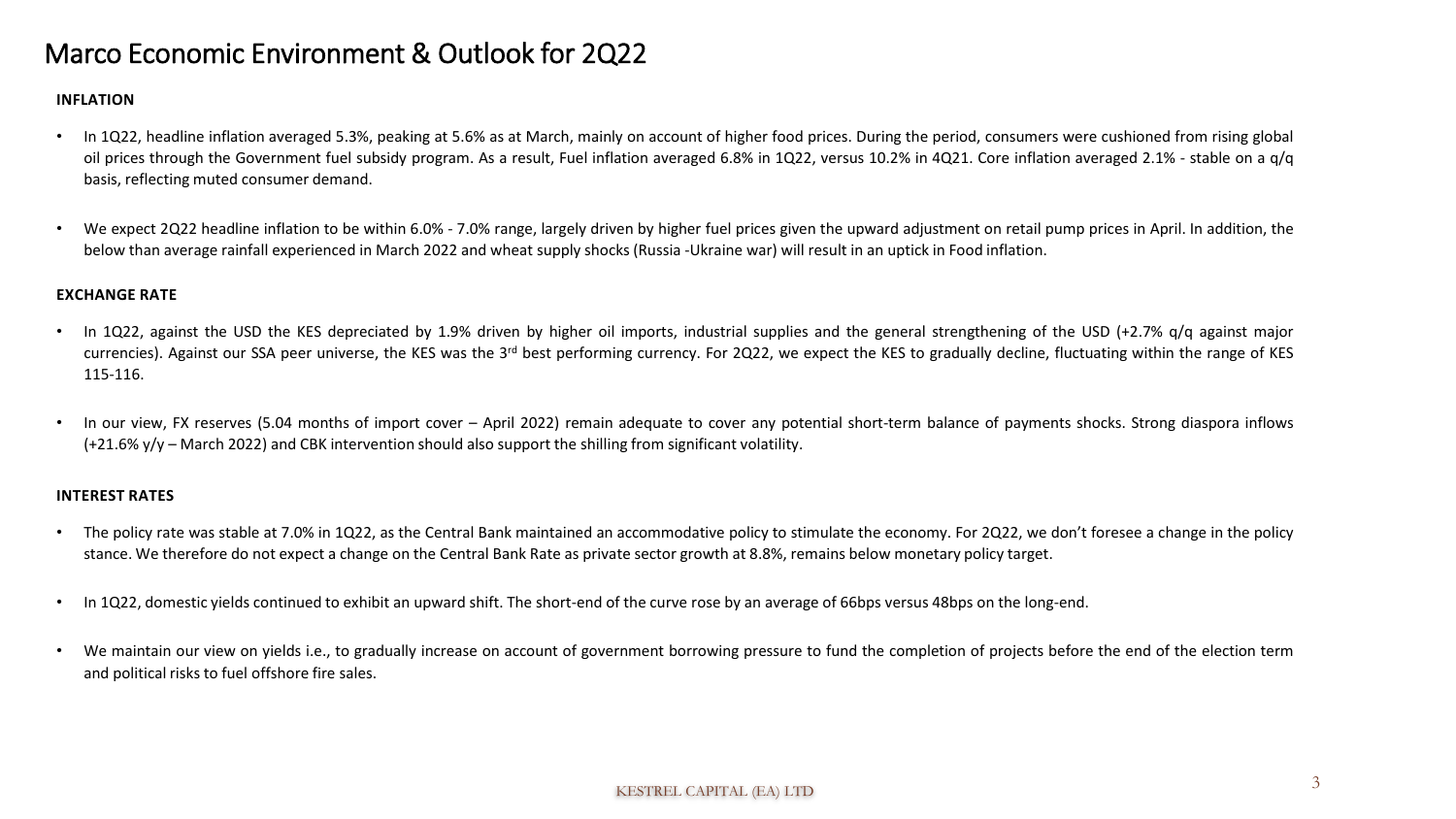## Macro Positives

## **Gradual recovery in private sector credit growth as loans are properly priced for risk Continued growth in diaspora remittances to support KES**



### **CBK reserves remain above recommended levels, sufficient buffer to absorb shocks**





## **Market liquidity slightly improved as the average interbank rate declined 39bps q/q in 1Q22**

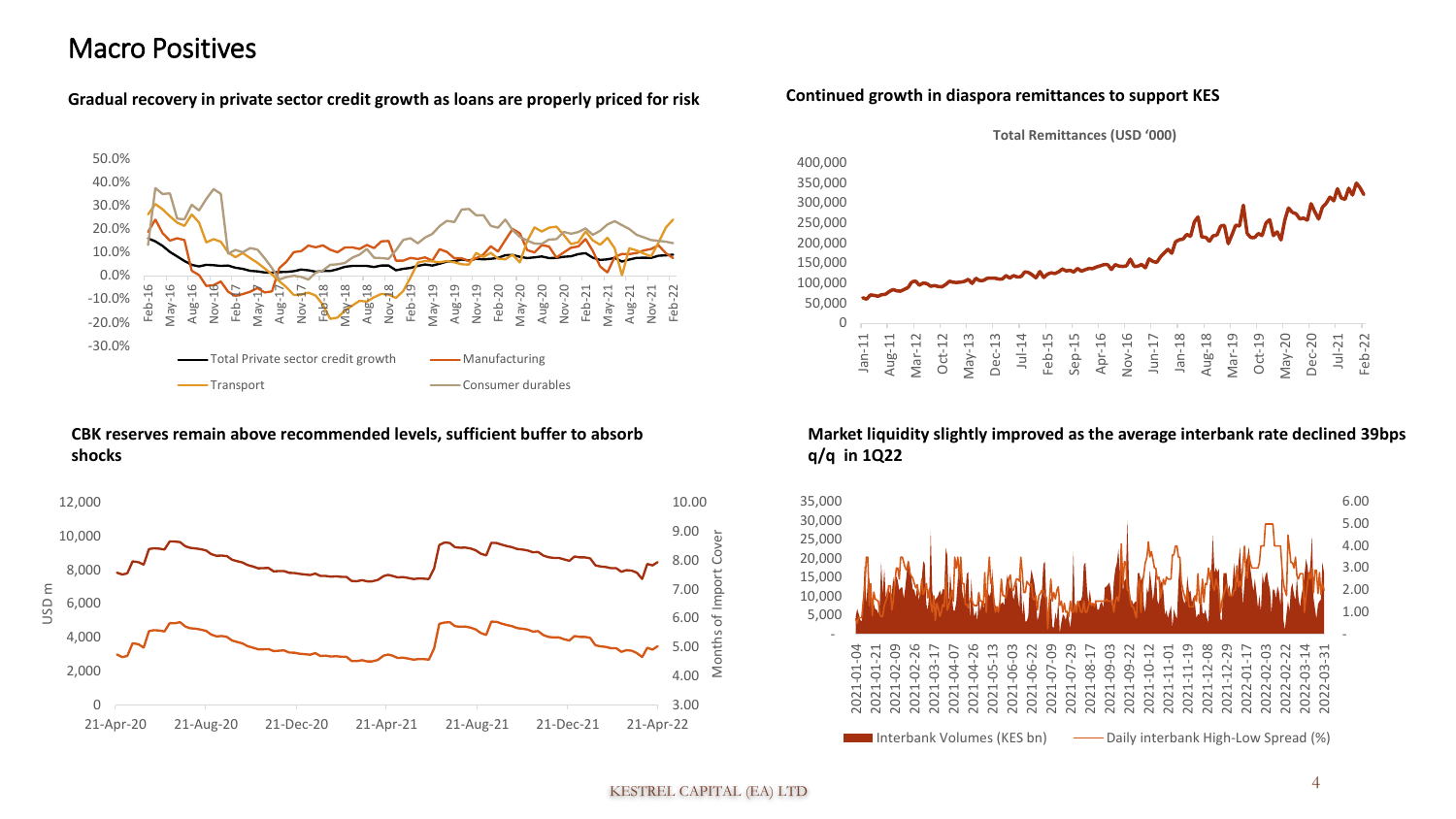## Macro areas of concern



### **Negative outlook on inflation, driven by higher food and fuel prices**



### **Fiscal deficit remains a concern**



**Fiscal deficit % of GDP**

- By the end of 1Q22, we estimate net domestic borrowing stood at KES 485bn, indicating that the government had raised 73% of their budget target.
- For 2Q22, we expect a gradual increase in interest rates as the government is likely to accept more aggressive bids to meet domestic borrowing target for FY21/22.
- We remain concerned with the Kenyan Government's fiscal position. As per the Budget speech, fiscal deficit is set to close at 8.1% of GDP – above the initial estimate of 7.5% in FY21/22.

KESTREL CAPITAL (EA) LTD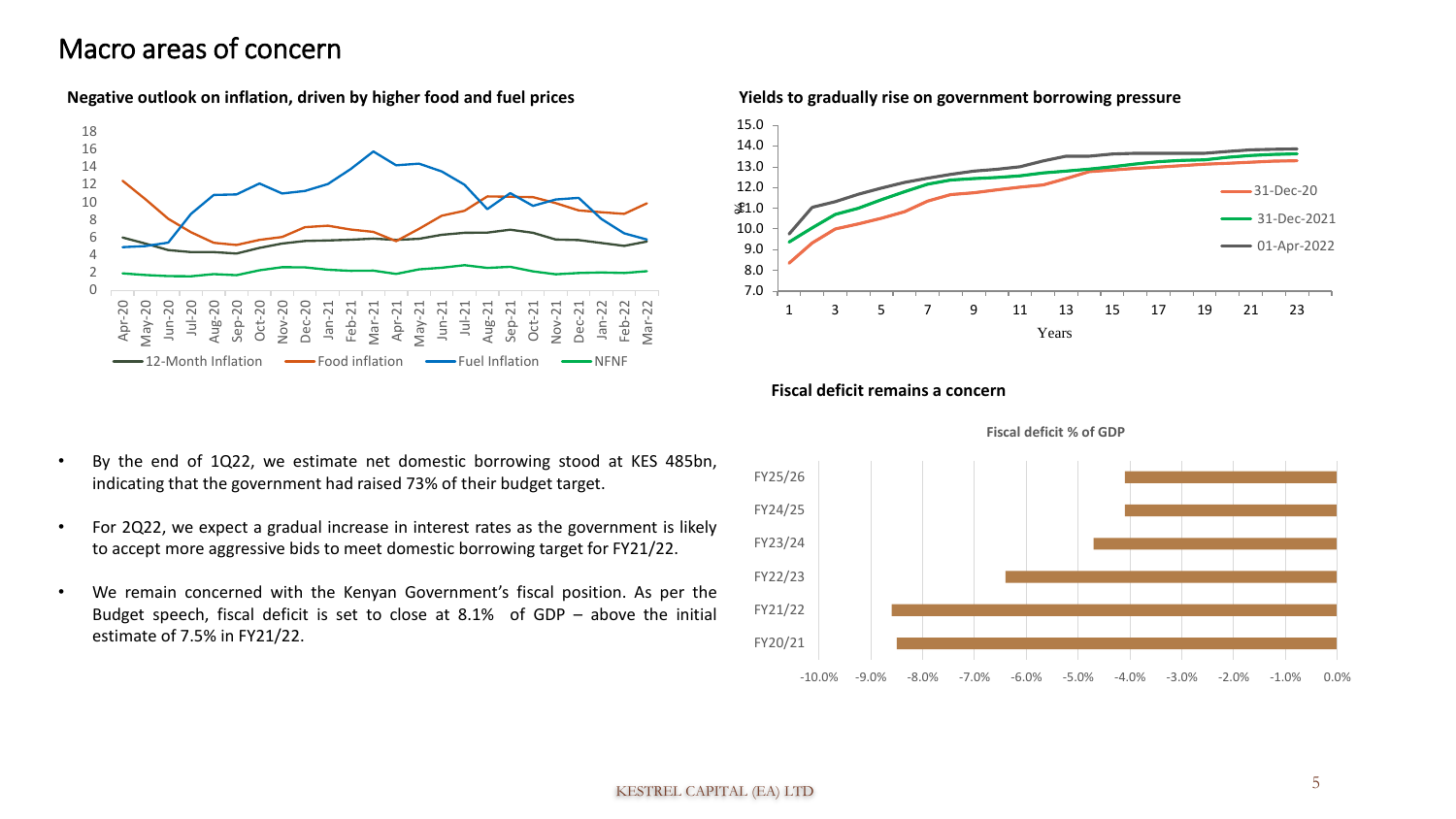## Equities Market Commentary & Outlook - SSA Markets trading at deep discounts



![](_page_5_Figure_2.jpeg)

- In 1Q22, equity markets globally started off poorly. Developed markets lagged emerging & frontier markets.
- In SSA, only Nigeria & SA equities posted positive USD returns in 1Q22. All other peers saw negative returns – weak local returns & currencies weakness.
- In 1Q22, except for Ghana and Nigeria, there was broad-based PE multiple contraction among SSA peers.
- Compared to their 8-year average PE multiples, key SSA markets are trading at significant discounts, with Ghana leading the pack (54% discount)
- We expect, the prevailing SSA FX accessibility constraints & weakness and reduced market liquidity to continue weighing on prices in 2Q22. Resilience in corporate earnings will continue to favour a strong re-bound in equity prices.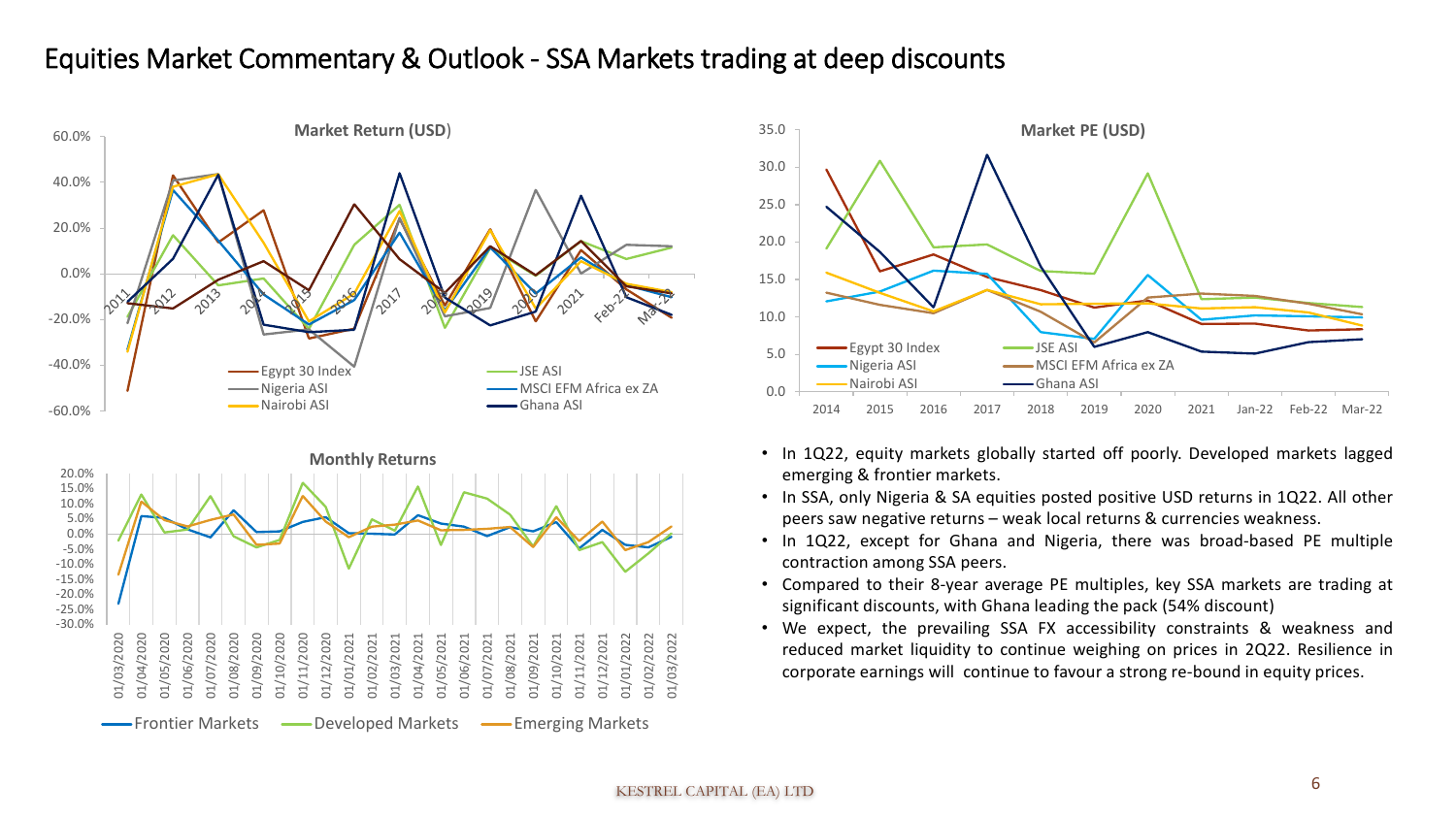## Kenya Equities Market Commentary & Outlook

![](_page_6_Figure_1.jpeg)

![](_page_6_Figure_2.jpeg)

| 1Q22 PERFORMANCE   |       |                         |         |  |  |  |
|--------------------|-------|-------------------------|---------|--|--|--|
|                    |       |                         |         |  |  |  |
| <b>TOP GAINERS</b> | % Chg | <b>TOP LOSERS</b>       | % Chg   |  |  |  |
|                    |       |                         |         |  |  |  |
| Stanbic bank       | 18.1  | Jubilee Insurance       | $-14.1$ |  |  |  |
|                    |       |                         |         |  |  |  |
| <b>BAT Kenya</b>   | 12.4  | <b>Britam Insurance</b> | $-11.5$ |  |  |  |
|                    |       |                         |         |  |  |  |
| StanChart bank     | 12.1  | Safaricom               | $-10.0$ |  |  |  |

- In 1Q22, Kenyan equities returned -8.0%, weighed by the telco and financial services sectors – all insurance stocks ended in red.
- Since Sept 21, foreign investors have consistently sold out, except in Feb 22. March 22 posted the highest foreign investors' net out flow in 3 months.
- In 1Q22, Equity recorded the highest foreign investors' net inflows, while Safaricom recorded the highest net outflows.
- In 1Q22, foreign investors' participation declined to a 6-year low of 47.9%. We attribute the low participation levels and continued sell-off to the global riskoff sentiment. Across key SSA markets, in 2022, foreign investors have been net buyers in S. Africa and net sellers in Egypt, Kenya and Nigeria.
- **Going forward, we expect investors' sentiment to remain weak. We maintain that 2022 equity returns will be driven by earnings growth and dividend returns.**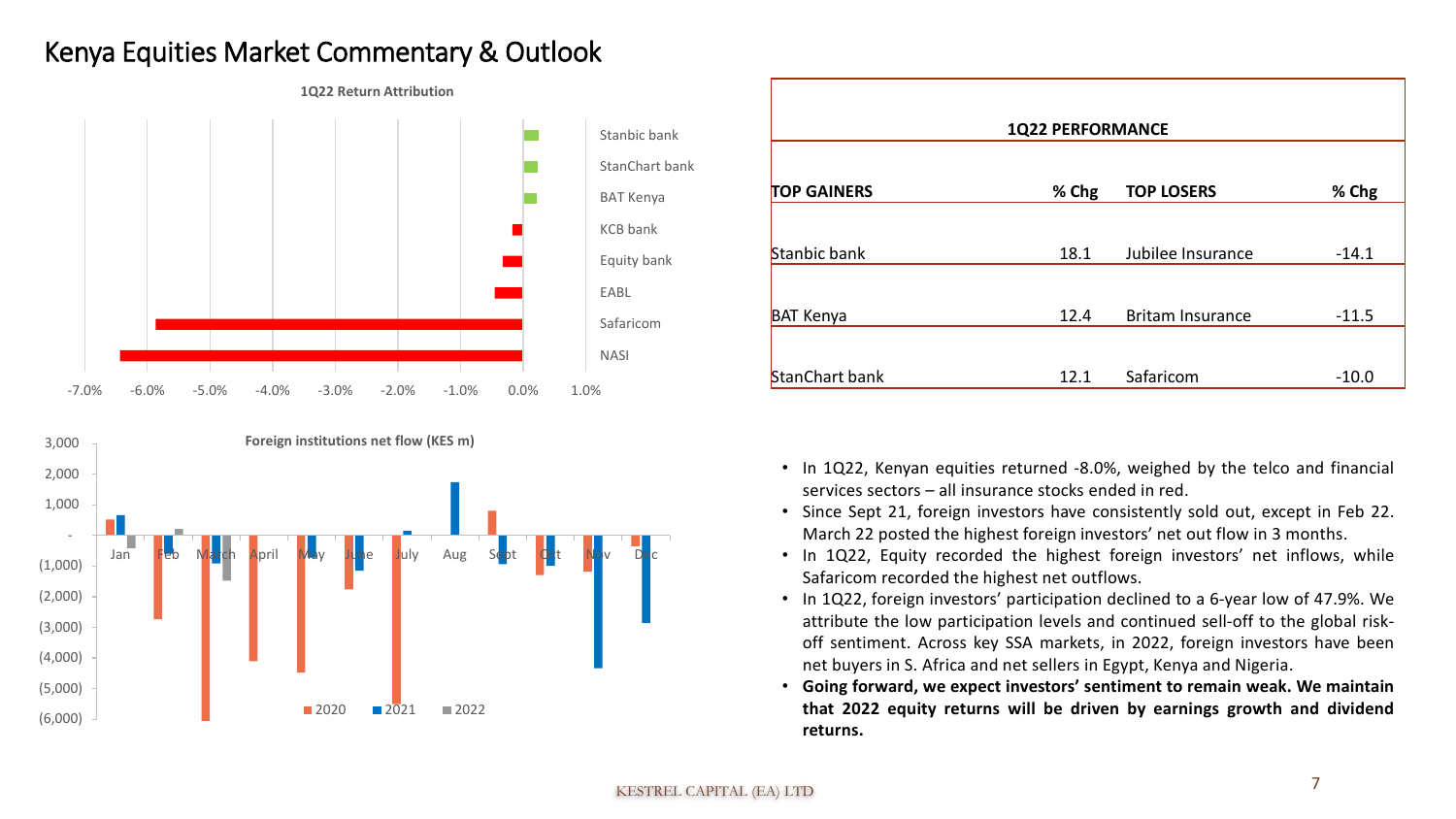## Banking Sector FY21 Variance Analysis & Outlook

| <b>Parameter</b>            | <b>Summary</b>                                                                                                                                                                                                                     | <b>FY22 outlook</b>                                                                                                   |
|-----------------------------|------------------------------------------------------------------------------------------------------------------------------------------------------------------------------------------------------------------------------------|-----------------------------------------------------------------------------------------------------------------------|
| <b>Net Interest Margins</b> | $\Box$<br>Industry NIMs came in 20bps above forecast<br>Co-op (8.0%) outperformed on margins while DTB (4.6%) underperformed<br>$\circ$                                                                                            | Industry NIMs of 7.1%, 100bps above FY21<br>levels<br>KCB, highest NIMs; DTB lowest NIMs                              |
| <b>NFI Mix</b>              | NFI mix came in a modest 10bps lower than forecasts<br>$\Box$<br>NCBA (44.9%) excelled in NFI mix while DTB (24.0%) lagged the industry<br>$\circ$                                                                                 | Industry NFI of 30.6%, 360bps lower than<br>FY21 levels<br>Stanbic, highest; DTB lowest                               |
| Cost to Income Ratio        | CTI ratio was 160bps lower compared to our estimates<br>$\Box$<br>NCBA (42.2%) reported the lowest CTI ratio while Stanbic (51.8%) recorded the highest<br>$\circ$<br>CTI ratio on account of higher staff costs                   | Industry CTI of 45.0%, 220bps lower than<br>FY21 levels<br>Co-op, highest; NCBA lowest<br>$\circ$                     |
| Cost of Risk                | Industry cost of risk came in 10bps below forecast<br>$\Box$<br>Equity (0.9%) saw the lowest cost of risk while NCBA (4.8%) marked the highest cost of<br>$\circ$<br>risk                                                          | Industry cost of risk of 1.8%, 40bps lower<br>than FY21 numbers<br>NCBA, highest CoR; ABSA lowest CoR                 |
| <b>NPL ratio</b>            | Industry NPL ratio came in 40bps below estimates<br>$\Box$<br>StanChart (17.0%) posted the highest NPL ratio while ABSA (7.8%) registered the lowest<br>$\circ$<br><b>NPL ratio</b>                                                | Industry NPL ratio of 12.5%, 10bps lower<br>$\Box$<br>than FY21 levels<br>StanChart, highest; ABSA lowest<br>$\circ$  |
| <b>EPS Growth</b>           | Industry EPS growth came in 10.5% above our projections - average EPS growth was<br>□<br>74.3% y/y in FY21<br>ABSA (+161.0% $y/y$ ) recorded the fastest EPS growth while DTB (+20.5% $y/y$ ) saw the<br>$\circ$<br>slowest growth | $\Box$<br>Industry EPS growth of 24.1% y/y, slower<br>than the 74.3% growth in FY21<br>I&M, fastest; Stanbic, slowest |
| Net Loan growth             | Net loan growth came in just a modest 0.4% above estimates<br>$\Box$<br>Equity (+23.0% y/y) boosted the fastest net loan growth while NCBA (-1.8% y/y) marked a<br>$\circ$<br>decline in net loan growth                           | Industry net loan growth of 8.1%, 230bps<br>lower than FY21 levels<br>Equity, highest; Stanbic lowest                 |
| Return on Equity            | Return on Equity came in 80bps above our forecasts<br>$\Box$<br>Equity (23.2%) outperformed on ROE while DTB (5.8%) underperformed<br>$\circ$                                                                                      | Industry loan growth of 16.4%, 60bps above<br>FY21 levels<br>Equity, highest; DTB lowest                              |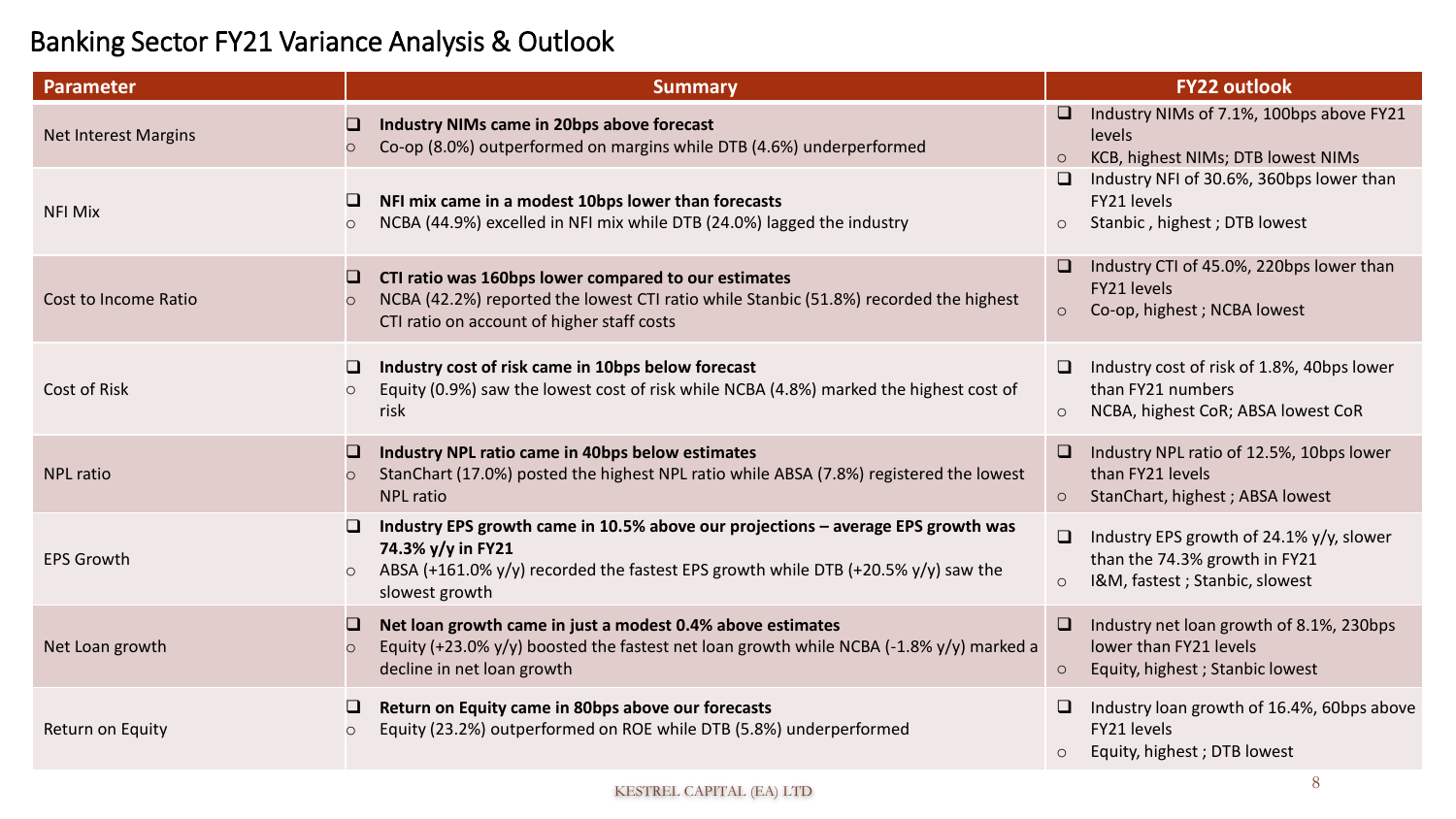## Industry Outlook

| <b>Sector</b>     | <b>Key Developments</b>                                                                                                                                                                                                                                                                                                                                                                                                             | <b>View relative to FY22 Outlook</b> |
|-------------------|-------------------------------------------------------------------------------------------------------------------------------------------------------------------------------------------------------------------------------------------------------------------------------------------------------------------------------------------------------------------------------------------------------------------------------------|--------------------------------------|
| Telecommunication | Safaricom delays commercial launch of telco services in Ethiopia<br>$\circ$<br>Mobile money merchant payment interoperability launch<br>$\circ$<br>Airtel and Telkom Kenya mobile subscribers decline in 1Q22<br>$\circ$                                                                                                                                                                                                            | O NEUTRAL                            |
| <b>Banking</b>    | Approvals of risk-based pricing models for select banks to benefit NIMs & loan<br>$\circ$<br>growth<br>Expected rise in yields to benefit NIMs & investment in GOK securities<br>$\bigcirc$<br>CBK lobbying for competitive pricing within the digital lending and mobile money<br>$\circ$<br>transfer front<br>Regulatory costs - increased need for disclosures on fees and other charges<br>$\circ$                              | O OPTIMISTIC                         |
| <b>Breweries</b>  | Continued sound volume performance across key markets<br>$\circ$<br>An introduction of a 15% excise duty rate on fees charged on advertisements on<br>$\circ$<br>alcoholic activities to increase marketing costs<br>Escalation in input costs; fuel inflation to constrain margins<br>$\circ$<br>On average, an excise duty increment of 10.0% is expected on beers and wines. A<br>$\circ$<br>20% increase is expected on spirits | O OPTIMISTIC                         |
| <b>Tobacco</b>    | Management expects growth in domestic volumes in FY22 (+1% y/y in FY21)<br>$\circ$<br>Uganda & Somalia sales expected to rebound<br>$\circ$<br>Escalation in input costs: fuel inflation to weigh on margins<br>$\circ$<br>Excise duty on cigarettes to rise by 10.0%; Nicotine pouches by 108.3%<br>$\circ$                                                                                                                        | O OPTIMISTIC                         |
| Cement            | Infrastructure spend and pent-up demand to drive cement consumption<br>$\circ$<br>Escalation in input costs; fuel inflation to squeeze margins<br>$\circ$<br>Higher construction costs to dampen supply of new housing units<br>$\circ$<br>Banking credit expansion to support demand & construction activity<br>$\circ$                                                                                                            | O OPTIMISTIC                         |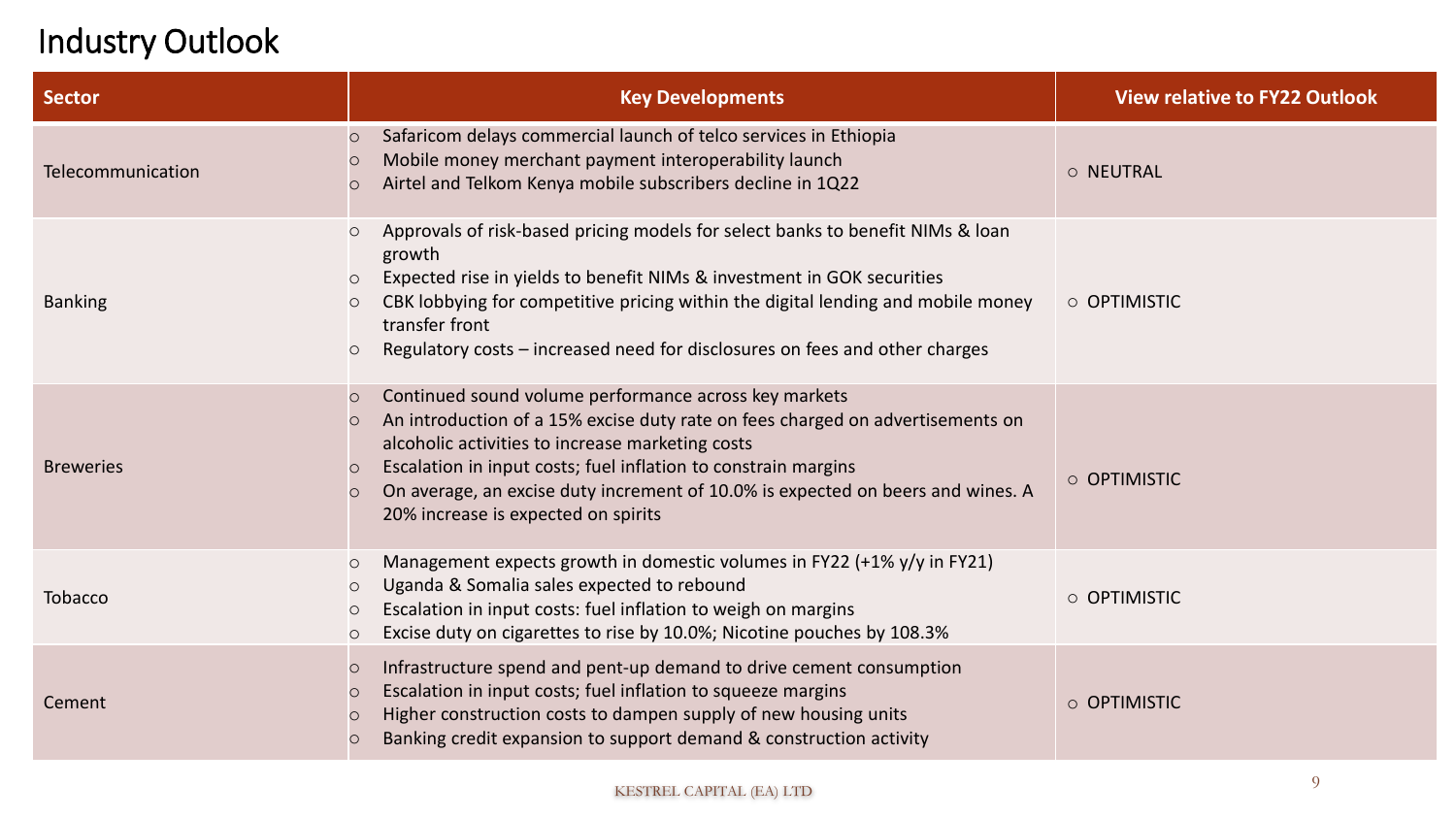## Recommendation summary

| <b>COMPANY</b>        | <b>FAIR VALUE (KES)</b> | <b>Upside/Downside</b> | <b>CURRENT RATING</b> | <b>PRICE COMPARED TO 50- DAY</b><br><b>MOVING AVERAGE</b> |
|-----------------------|-------------------------|------------------------|-----------------------|-----------------------------------------------------------|
| <b>Safaricom</b>      | 33.95*                  | $-0.7%$                | <b>HOLD</b>           | $-4.8%$                                                   |
| <b>Equity Bank</b>    | 60.84                   | 22.3%                  | <b>BUY</b>            | $-2.5%$                                                   |
| <b>KCB Bank</b>       | 59.61                   | 38.6%                  | <b>BUY</b>            | $-3.3%$                                                   |
| <b>Co-op Bank</b>     | 16.15                   | 27.7%                  | <b>BUY</b>            | $-2.1%$                                                   |
| <b>ABSA Bank</b>      | 12.47                   | $-1.0%$                | <b>HOLD</b>           | 3.4%                                                      |
| <b>StanChart Bank</b> | 134.08                  | $-7.5%$                | <b>HOLD</b>           | 4.5%                                                      |
| <b>NCBA Bank</b>      | 33.44                   | 27.6%                  | <b>BUY</b>            | 3.4%                                                      |
| <b>I&amp;M Bank</b>   | 21.43                   | 7.1%                   | <b>HOLD</b>           | $-4.0%$                                                   |
| <b>Stanbic Bank</b>   | 94.83                   | $-5.2%$                | <b>HOLD</b>           | 0.2%                                                      |
| <b>DTB Bank</b>       | 106.48                  | 86.8%                  | <b>BUY</b>            | 0.0%                                                      |
| <b>EABL</b>           | 256.11                  | 76.9%                  | <b>BUY</b>            | $-5.7%$                                                   |
| <b>Bamburi Cement</b> | 89.84                   | 149.6%                 | <b>BUY</b>            | $-2.0%$                                                   |
| <b>BAT Kenya</b>      | 521.50                  | 6.9%                   | <b>HOLD</b>           | 0.3%                                                      |

*\*FV includes Ethiopia operations representing KES 1.17 per share*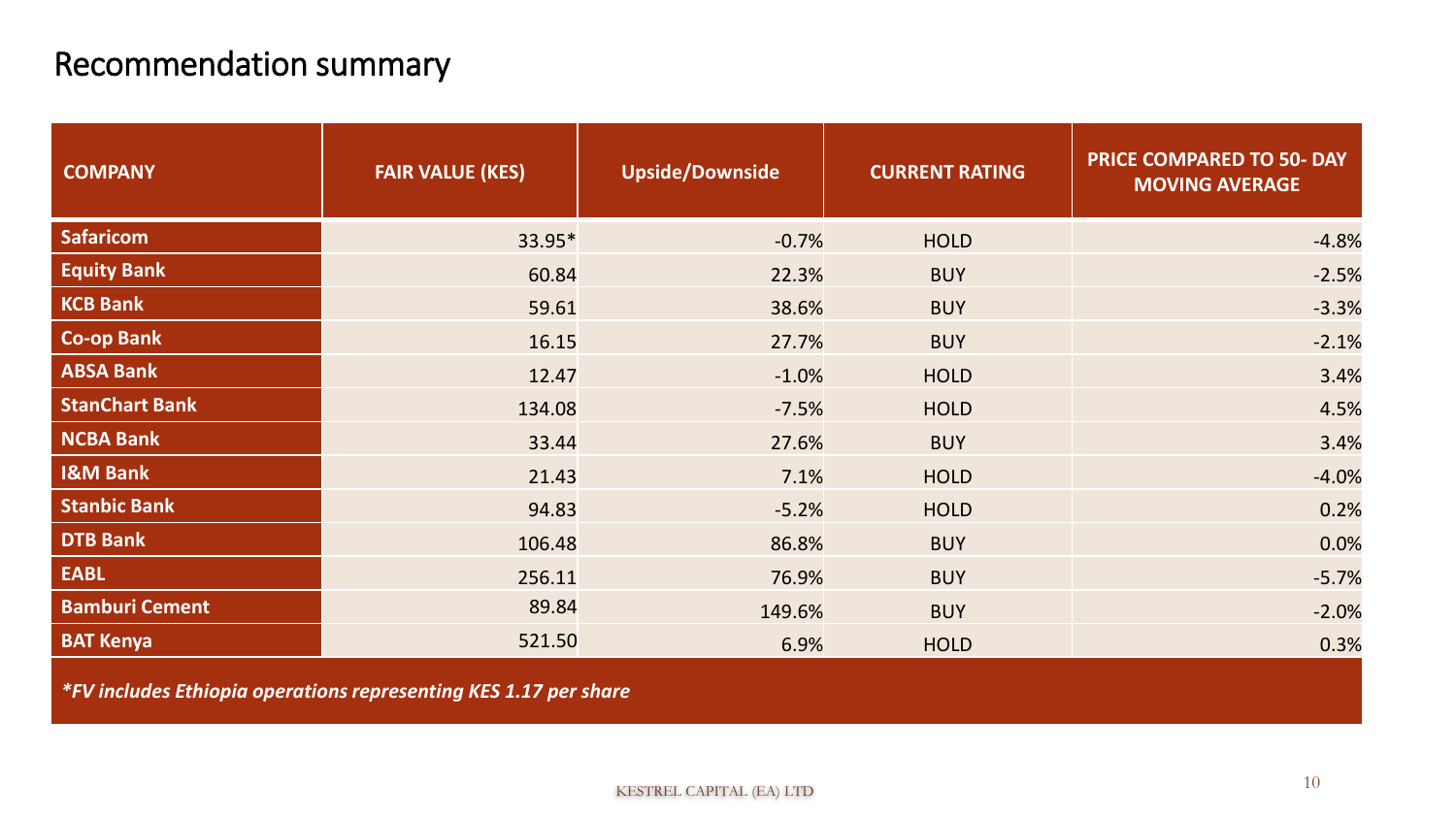Kindly email us for any queries/comments research@kestrelcapital.com

> Tel: +254 (0) 20 225 1700. Email: [research@kestrelcapital.com](mailto:research@kestrelcapital.com) www.kestrelcapital.com

KESTREL CAPITAL (EA) LTD